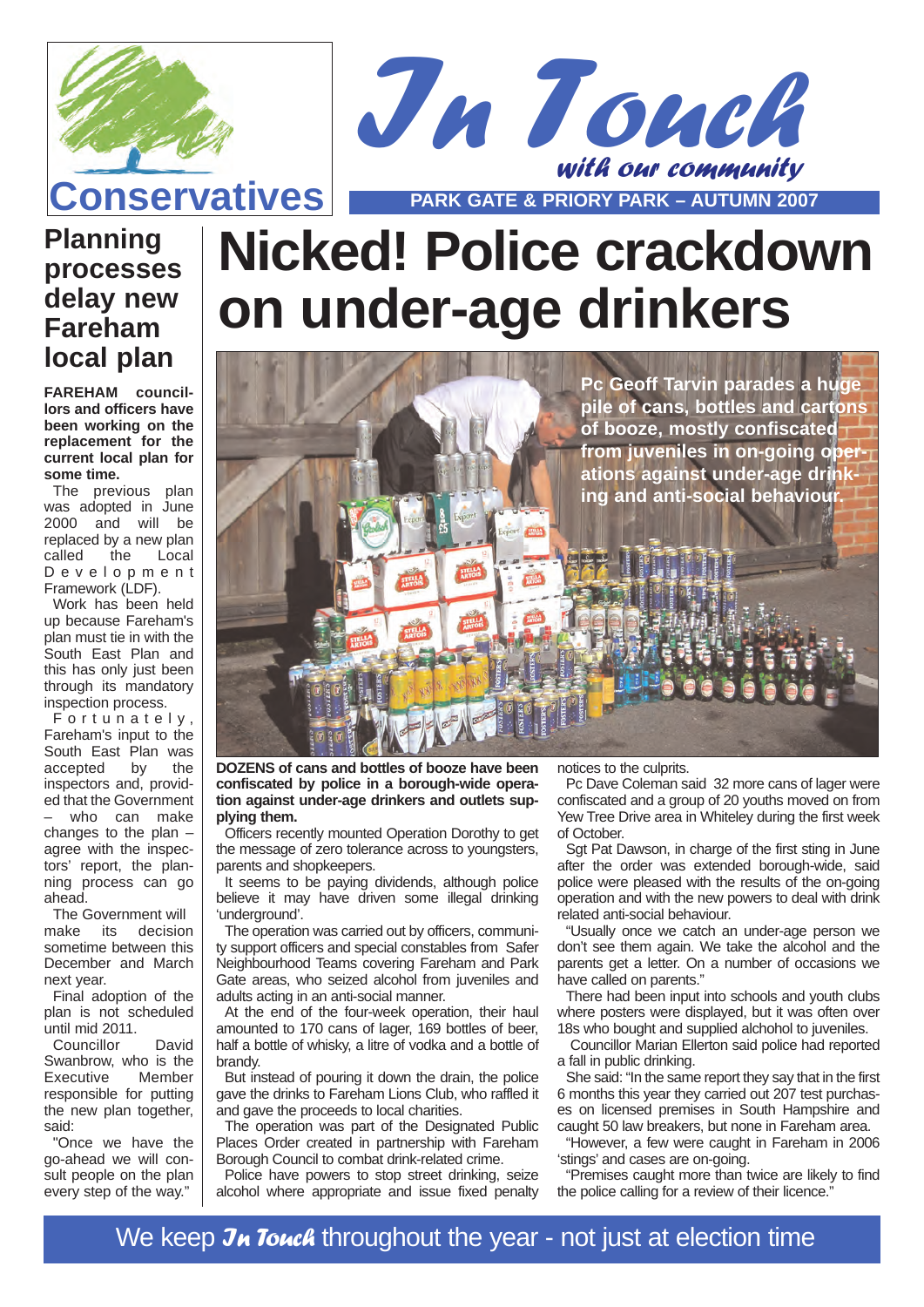

## **WARD NEWS BRIEFS**

#### **Inquiry**

Churchill Homes have challenged the Council's refusal to grant permission for 39 retirement apartments with 13 parking spaces at 4-12 Botley Road. A public inquiry will be held at 10am on November 6 at the Civic Offices. Phone 01329 236100

ext 2445 if you want to give your comments.

#### **Fareham in Bloom**

Congratulations to Mrs Godding of Barnbrook Road for winning a bronze award for her front garden display and a silver award for her back garden.

The Talisman won a silver and The Bold Forester won a gold and overall winner in the Best Public House Floral Display.

There were fewer entries from Park Gate and it would be nice to see more entrants for the 2008 competition.

#### **Snail's pace**

Posters will be pasted on wheelie bins as part of a campaign to reduce accidents involving children.

'20 is Plenty' is an attempt by Hampshire Highways to get drivers to cut speeds to a snail's pace outside schools.

A cheery looking snail<br>eatures on some features posters and is the cam-.<br>paign emblem.

Councillors had demanded a mandatory 20mph limit during school hours, but the County Council decided on persuasion.

"One accident involving a child is one too many," said Councillor Marian Ellerton.

# **After decades of frustration and broken promises...**

# **It's houses before the hospital, but at last work starts at Coldeast site**

**THE BEGINNING of the end of decades of frustration is in sight this autumn when work starts at the Coldeast site ahead of the building of Fareham's community hospital.**

Hampshire Primary Care Trust promised the hospital would open in 2010, but before that one of the Western Wards' biggest housing schemes will get under way.

About 250 homes will be built on areas occupied by buildings in former and current health use.

Around 150 are on land owned by Miller Homes and development is believed imminent.

The remainder will be built on land owned by the Primary Care Trust.

The Brook Lane entrance will be used for initial work, during which alterations to Bridge Road/Coldeast Way entrance will be built.

Works traffic will then be able to use the new access while work proceeds at the Brook Lane entrance.

When the link is finished between the two, Coldeast Way will return to normal use and Brook Lane access will be used by construction vehicles.

The timetable is:

October/November – Coldeast Way access improvements. Daytime diversions via Brook Lane.

December/January – Brook Lane access improvements.

January/February – Bridge Road improvements. The Council says every effort will be made to minimise the effect on Coldeast Way and Brook Lane.

Meantime, a consultation exercise is being conducted to find out what residents want to see on the rest of the site.

Park Gate Councillor Marian Ellerton said: "The Council will consult on the issues over a fourweek period between November 5 and December 3 before producing a draft for further consultation early in 2008, with final adoption of the brief in June or July."

Part of the consultation will be an exhibition to be held at Brookfield School on November 16 and 17.

Marian Ellerton said: "It is important the local community and statutory consultees have the opportunity to influence the future of the Coldeast Hospital site.

"Securing their involvement at an early stage through the consultation will enable the Council to consider and respond to comments and concerns in preparing the draft development brief for the site."

The consultation process will include:

•Letters and leaflets posted to residents near the site and statutory consultees

•Details to be advertised on site and in the Press •Information displayed at Locks Heath library

•Targeted briefings and meetings with local organisations, including key consultees

•Relevant material on the Council's website with an on-line response form.

### **Seven bags full for litter pickers**



**RESIDENTS joined Park Gate Councillors Brian Bayford and Marian Ellerton (pictured) to clean up the ward's hedgerows. Seven large bags of rubbish were collected and Brian and Marian thanked those who turned out on a wet Sunday in July to help.** 

### **CAT meeting hears residents' concerns**

**THE WESTERN Wards CAT meeting was held at Sarisbury Community Centre on September 24 and was well supported, with over 40 residents attending.**

It was chaired by Councillor Marian Ellerton.

There were Powerpoint presentations by Graham Elwood, the Community Engagement Officer, and Chief Inspector Steve Wallace on a ward profile and ward crime statistics. followed by a question and answer session.

Residents were then divided into small groups to discuss issues that concerned them.

It was evident that the quantity of litter throughout the area and speeding cars, especially on the A27, were the two major public concerns.

Councillor Ellerton commented: "The meeting was a great success and it was another good example of communication between residents and the Borough Council."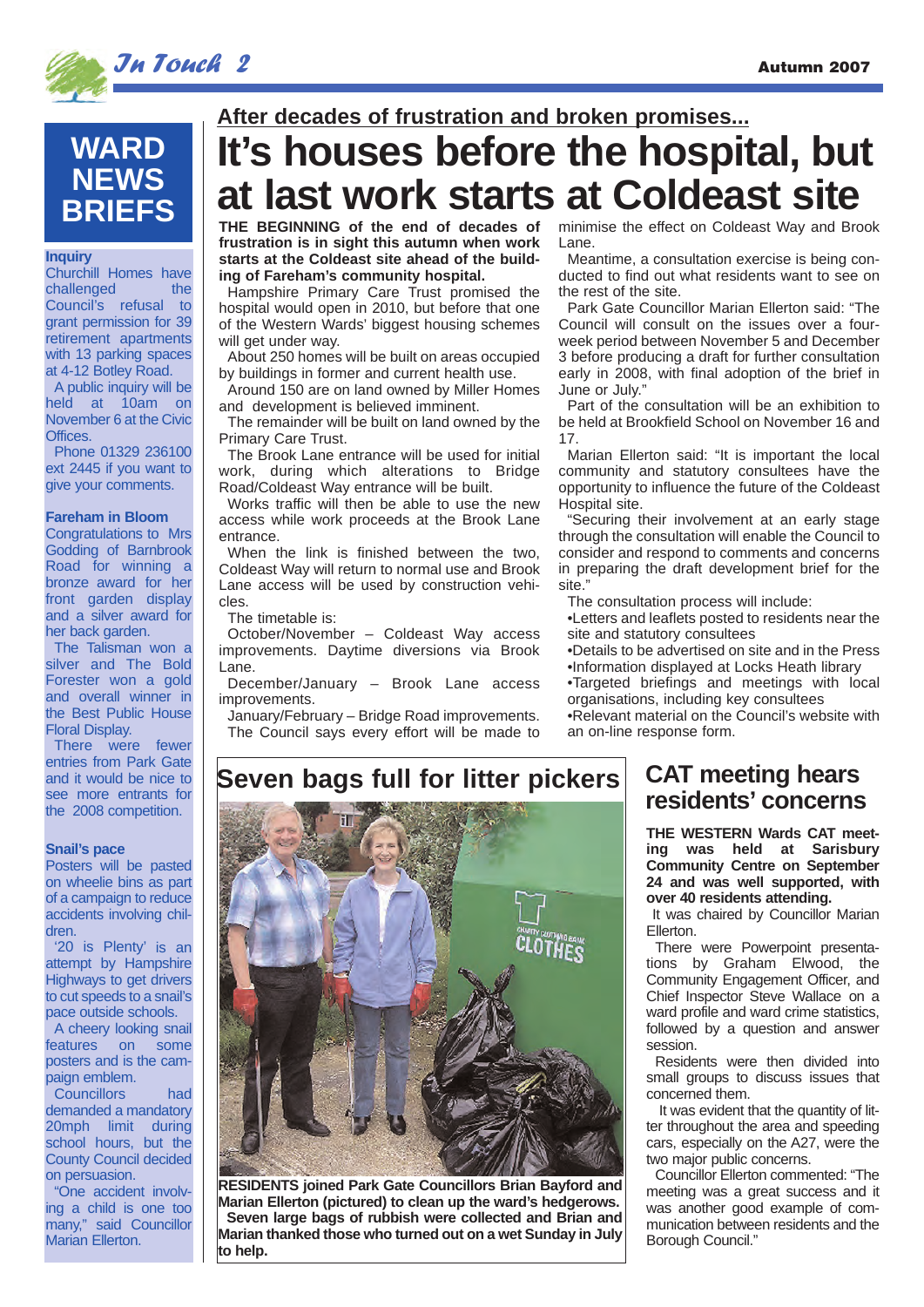

# **Bowls club vandalism: 4 arrested**



**POLICE have arrested four persons in connection with a spate of vandalism at Priory Park.**

The special surface that cost £8,000 at Lockswood Bowling Club was ripped up and plant pots thrown across the green.

About 12 trees and saplings planted in the recreation ground by the Community Centre have been broken down and will cost taxpayers to replace. Councillor Brian Bayford

said: "The result for dam-

age to the bowling green in Priory Park is four arrested, interviewed and bailed for disposal decision.

"This follows some excellent work by the West Team and in particular PC 1410 Coleman and PC 709 Wild."

## **egensworth improvements well under way**

#### **MAJOR work to improve traffic flows and ease congestion at the A27 Segensworth roundabout started on September 10.**

Developers are contributing most of the cost of the £2.65m scheme which is being undertaken for the County Council by Barden Contracting Ltd.

By adding extra lanes at key locations and further traffic signal control it is expected traffic can be kept moving

Work is expected to last six months and there will inevitably be some disruption. The County Council is working closely with the contractor to try to keep this to a minimum.

The contract requires the contractor to keep the existing traffic lanes open at the roundabout during the peak hours of traffic flow.



**Under way:** Work progresses at Segensworth.

### **Clock tower saved after public outcry**



**PUBLIC protests over plans to demolish the landmark clock tower at Locks Heath Shopping Centre have forced the owners to climb down.**

Originally, it was planned to turn the area behind it into a car park. But after a public meeting called by Council Executive Leader Seán Woodward, when the owners heard views from over 300 people, they withdrew that part of their application.

Councillor Woodward said he was pleased the owners had listened.

## **PARK GATE & PRIORY PARK CONSERVATIVES**

**We are very active with social and political events and membership drives. If you would like further details, to join us, or to help in any way such as distribution of In Touch newsletters in your road, please contact your ward councillors.**

| <b>ANY PROBLEMS? WE'RE HERE TO HELP</b>                                                    | <b>WARD COUNCILLORS</b>                                                                                                                    |
|--------------------------------------------------------------------------------------------|--------------------------------------------------------------------------------------------------------------------------------------------|
| Please write the details here and give the exact location                                  | <b>Park Gate</b><br><b>Brian Bayford</b><br>1 Camargue Close<br>Whiteley PO15 7DT<br>Tel: 01489 880740                                     |
|                                                                                            | email:<br>bbayford@fareham.gov.uk                                                                                                          |
|                                                                                            | <b>Marian Ellerton</b><br>230 Botley Road<br>Burridge SO31 1BL                                                                             |
| iAddress                                                                                   | Tel: 01489 570774<br>email:<br>mellerton@fareham.gov.uk                                                                                    |
| <b>Tel</b>                                                                                 | <b>COUNTY COUNCILLOR</b>                                                                                                                   |
| Please cut this out and post it or email or phone your councillors<br>who are listed here. | <b>Fareham Sarisbury</b><br>Seán Woodward<br>8 Persian Drive<br>Whiteley PO15 7BJ<br>Tel: 01489 881030<br>email:sean.woodward@hants.gov.uk |